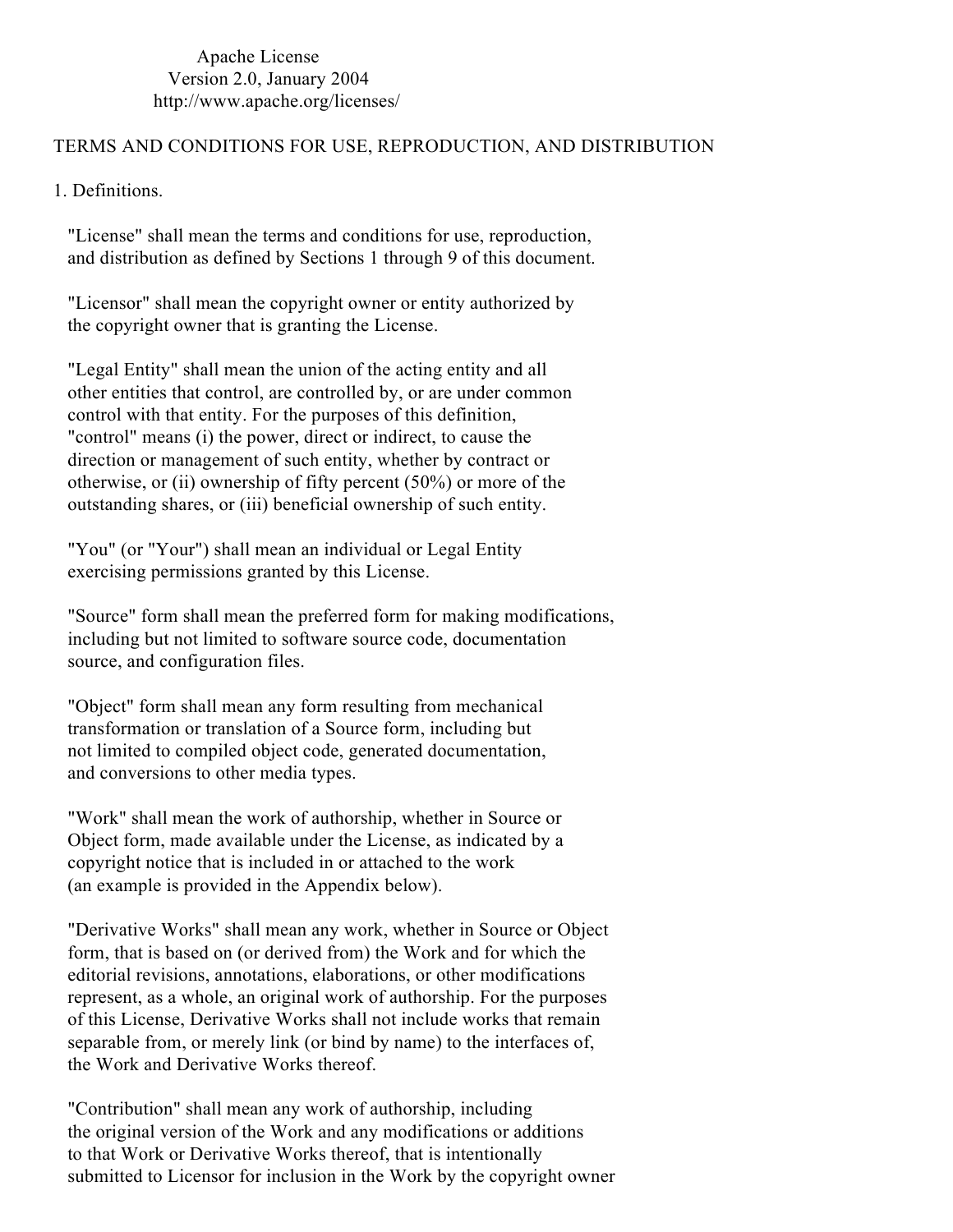or by an individual or Legal Entity authorized to submit on behalf of the copyright owner. For the purposes of this definition, "submitted" means any form of electronic, verbal, or written communication sent to the Licensor or its representatives, including but not limited to communication on electronic mailing lists, source code control systems, and issue tracking systems that are managed by, or on behalf of, the Licensor for the purpose of discussing and improving the Work, but excluding communication that is conspicuously marked or otherwise designated in writing by the copyright owner as "Not a Contribution."

"Contributor" shall mean Licensor and any individual or Legal Entity on behalf of whom a Contribution has been received by Licensor and subsequently incorporated within the Work.

- 2. Grant of Copyright License. Subject to the terms and conditions of this License, each Contributor hereby grants to You a perpetual, worldwide, non-exclusive, no-charge, royalty-free, irrevocable copyright license to reproduce, prepare Derivative Works of, publicly display, publicly perform, sublicense, and distribute the Work and such Derivative Works in Source or Object form.
- 3. Grant of Patent License. Subject to the terms and conditions of this License, each Contributor hereby grants to You a perpetual, worldwide, non-exclusive, no-charge, royalty-free, irrevocable (except as stated in this section) patent license to make, have made, use, offer to sell, sell, import, and otherwise transfer the Work, where such license applies only to those patent claims licensable by such Contributor that are necessarily infringed by their Contribution(s) alone or by combination of their Contribution(s) with the Work to which such Contribution(s) was submitted. If You institute patent litigation against any entity (including a cross-claim or counterclaim in a lawsuit) alleging that the Work or a Contribution incorporated within the Work constitutes direct or contributory patent infringement, then any patent licenses granted to You under this License for that Work shall terminate as of the date such litigation is filed.
- 4. Redistribution. You may reproduce and distribute copies of the Work or Derivative Works thereof in any medium, with or without modifications, and in Source or Object form, provided that You meet the following conditions:
	- (a) You must give any other recipients of the Work or Derivative Works a copy of this License; and
	- (b) You must cause any modified files to carry prominent notices stating that You changed the files; and
	- (c) You must retain, in the Source form of any Derivative Works that You distribute, all copyright, patent, trademark, and attribution notices from the Source form of the Work, excluding those notices that do not pertain to any part of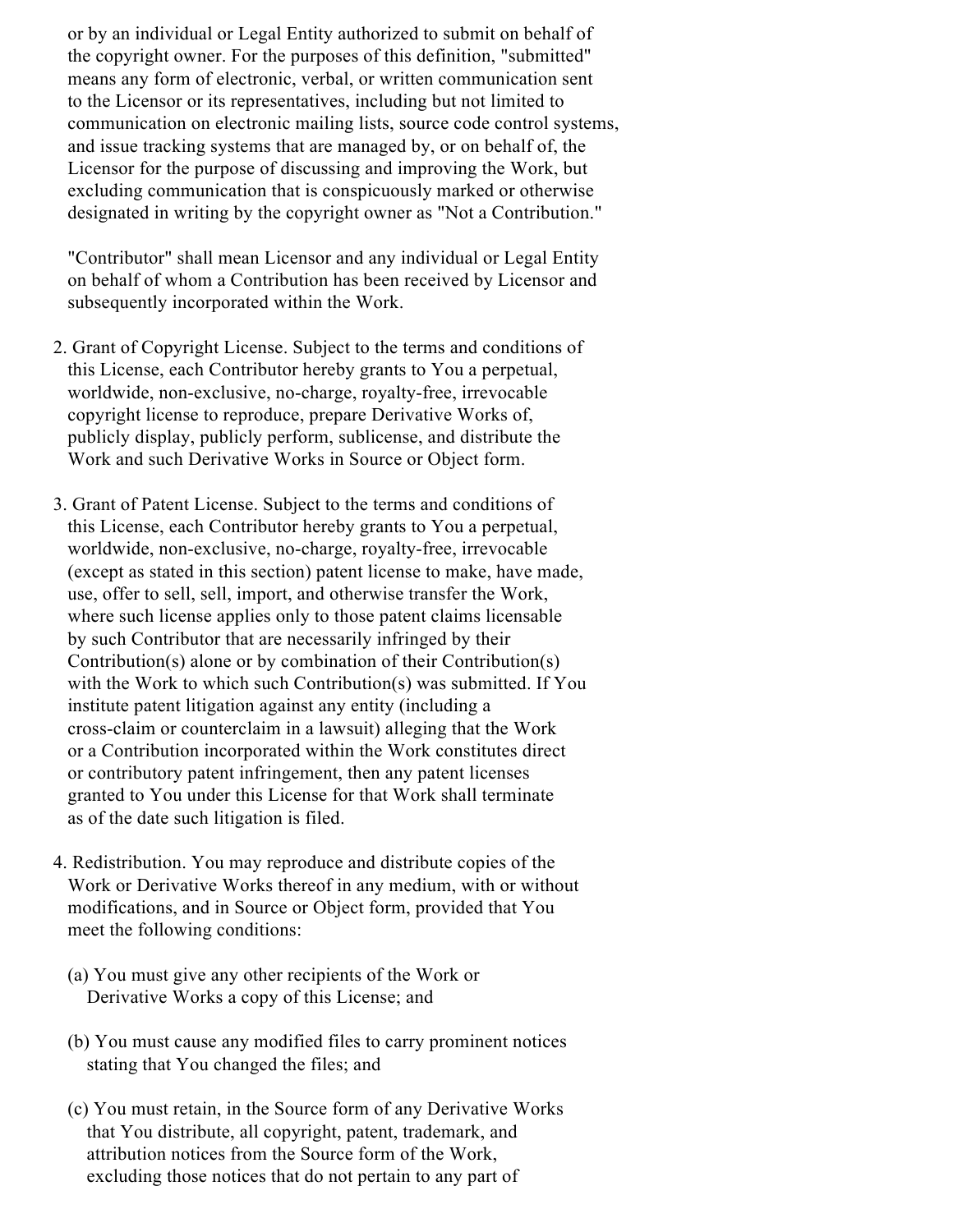the Derivative Works; and

(d) If the Work includes a "NOTICE" text file as part of its distribution, then any Derivative Works that You distribute must include a readable copy of the attribution notices contained within such NOTICE file, excluding those notices that do not pertain to any part of the Derivative Works, in at least one of the following places: within a NOTICE text file distributed as part of the Derivative Works; within the Source form or documentation, if provided along with the Derivative Works; or, within a display generated by the Derivative Works, if and wherever such third-party notices normally appear. The contents of the NOTICE file are for informational purposes only and do not modify the License. You may add Your own attribution notices within Derivative Works that You distribute, alongside or as an addendum to the NOTICE text from the Work, provided that such additional attribution notices cannot be construed as modifying the License.

You may add Your own copyright statement to Your modifications and may provide additional or different license terms and conditions for use, reproduction, or distribution of Your modifications, or for any such Derivative Works as a whole, provided Your use, reproduction, and distribution of the Work otherwise complies with the conditions stated in this License.

- 5. Submission of Contributions. Unless You explicitly state otherwise, any Contribution intentionally submitted for inclusion in the Work by You to the Licensor shall be under the terms and conditions of this License, without any additional terms or conditions. Notwithstanding the above, nothing herein shall supersede or modify the terms of any separate license agreement you may have executed with Licensor regarding such Contributions.
- 6. Trademarks. This License does not grant permission to use the trade names, trademarks, service marks, or product names of the Licensor, except as required for reasonable and customary use in describing the origin of the Work and reproducing the content of the NOTICE file.
- 7. Disclaimer of Warranty. Unless required by applicable law or agreed to in writing, Licensor provides the Work (and each Contributor provides its Contributions) on an "AS IS" BASIS, WITHOUT WARRANTIES OR CONDITIONS OF ANY KIND, either express or implied, including, without limitation, any warranties or conditions of TITLE, NON-INFRINGEMENT, MERCHANTABILITY, or FITNESS FOR A PARTICULAR PURPOSE. You are solely responsible for determining the appropriateness of using or redistributing the Work and assume any risks associated with Your exercise of permissions under this License.
- 8. Limitation of Liability. In no event and under no legal theory, whether in tort (including negligence), contract, or otherwise, unless required by applicable law (such as deliberate and grossly